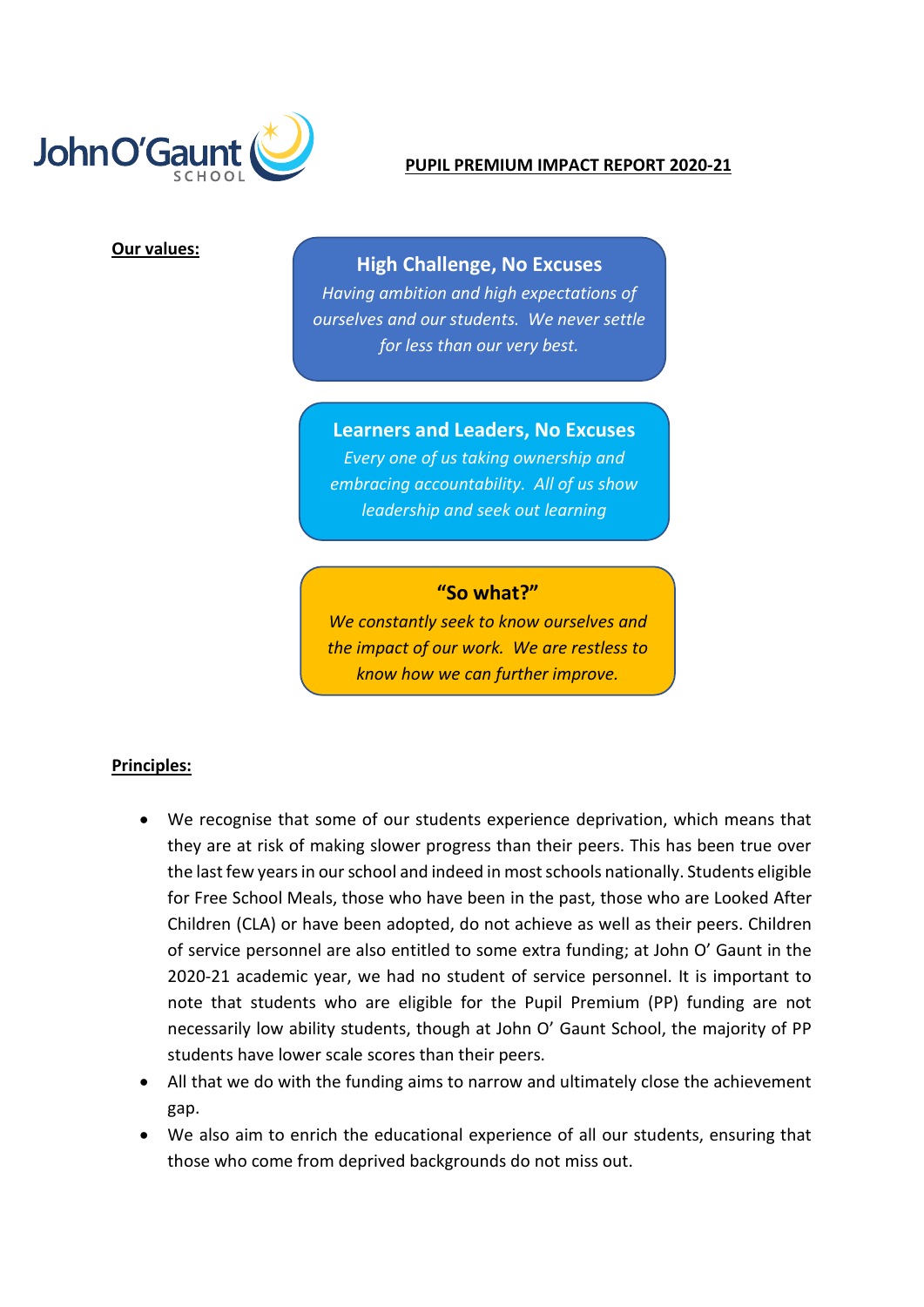- Use of the funding is at the school discretion and is monitored scrupulously by the Head of School, BSM and Vice Principal.
- The funding supports our work for PP students in a systematic way, with careful prioritisation and due attention to students' specific and often individual needs.
- We actively identify all eligible students and staff know exactly who they are and what their needs are. We work closely with our primary feeder schools so that we are wellinformed about our new Year 7 students, each year.
- Each member of staff is responsible for his / her group of PP students' progress; this is reflected in our appraisal objectives (Objective 1 is linked to student progress).
- We use all the data available to us to agree strategies and review their impact carefully.
- PP data is scrutinised, once a term, at whole school level and more frequently at Faculty level. English and maths Faculty Leaders meet fortnightly with the Head and Vice Principal, in the run up to the examination period, to review Y11 progress. All staff have access to whole cohort and sub-group data, using SISRA.
- We keep abreast of any development linked to the Pupil Premium funding, including attending national and local conferences, as and when relevant.
- We are an inclusive school and at times, the provision on offer may benefit a wider group of students; it is important that support is fully integrated into the school's systems and may be accessed by a large number of students.
- We have made the decision to use some of the funding to recruit staff in posts that are crucial to the well-being and happiness of all our students and most specifically those of have the greatest needs.
- The Pupil Premium Lead is the Vice Principal; she manages the Pupil Premium Grant carefully and works closely with the Head of School and Business Manager to keep an eye on spending and its impact.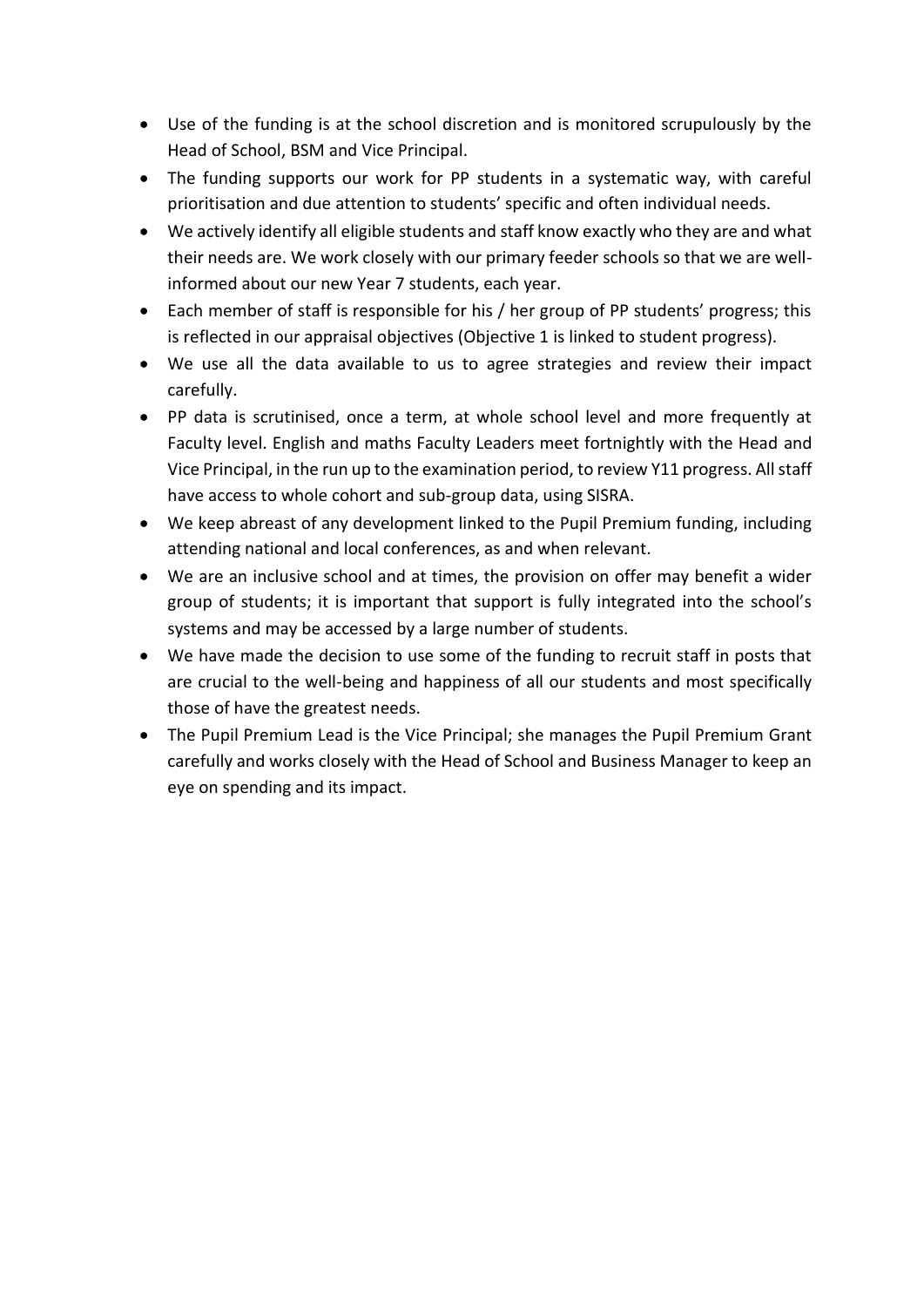| NUMBER OF STUDENTS IN RECEIPT OF             |                                                   |
|----------------------------------------------|---------------------------------------------------|
| <b>PUPIL PREMIUM GRANT (PPG)</b>             |                                                   |
| Total number of students on roll (Sept 2020) | 400 ( $Y7 - 11$ only)                             |
| Total % of students eligible (Sept 2020)     | 31% PP (which is above the National Average)      |
|                                              | 24% FSM (which is above the National Average -    |
|                                              | 20.8%)                                            |
|                                              | https://explore-education-                        |
|                                              | statistics.service.gov.uk/find-statistics/school- |
|                                              | pupils-and-their-characteristics                  |
| Students eligible in Y7                      | 36 (26 are FSM) (40% of year group)               |
| Students eligible in Y8                      | 24 (18 are FSM) (29% of year group)               |
| Students eligible in Y9                      | 22 (17 are FSM) (33% of year group)               |
| Students eligible in Y10                     | 17 (14 are FSM) (21% of year group)               |
| Students eligible in Y11                     | 24 (18 are FSM) (24% of year group)               |
| LAC students                                 | 2: 1 (Y7) 1 (Y11)                                 |
| Adopted                                      | 0                                                 |
| Service Personnel                            | $\Omega$                                          |
| Amount of PPG received                       | £935 (PP students)                                |
|                                              | £2,300 (LAC / adopted) – depending on Local       |
|                                              | Authorities, however, this funding is managed by  |
|                                              | a virtual Head, for the relevant Local Authority. |
| Total grant                                  | £105.000 (approx.)                                |

NB: The Pupil Premium Grant funding distribution is not straightforward and is divided in several tranches throughout the year and payment is across two academic years. It is also worth noting that the percentage of PP students fluctuates during the year, making some exact in-year calculations difficult.

| Number of students eligible, on SEND | % in relation to PP cohort |
|--------------------------------------|----------------------------|
| register                             |                            |
| Year 7                               | 7(19%)                     |
| Year 8                               | 4 (17%)                    |
| Year 9                               | 5(23%)                     |
| Year 10                              | 1(6%)                      |
| Year 11                              | 2(8%)                      |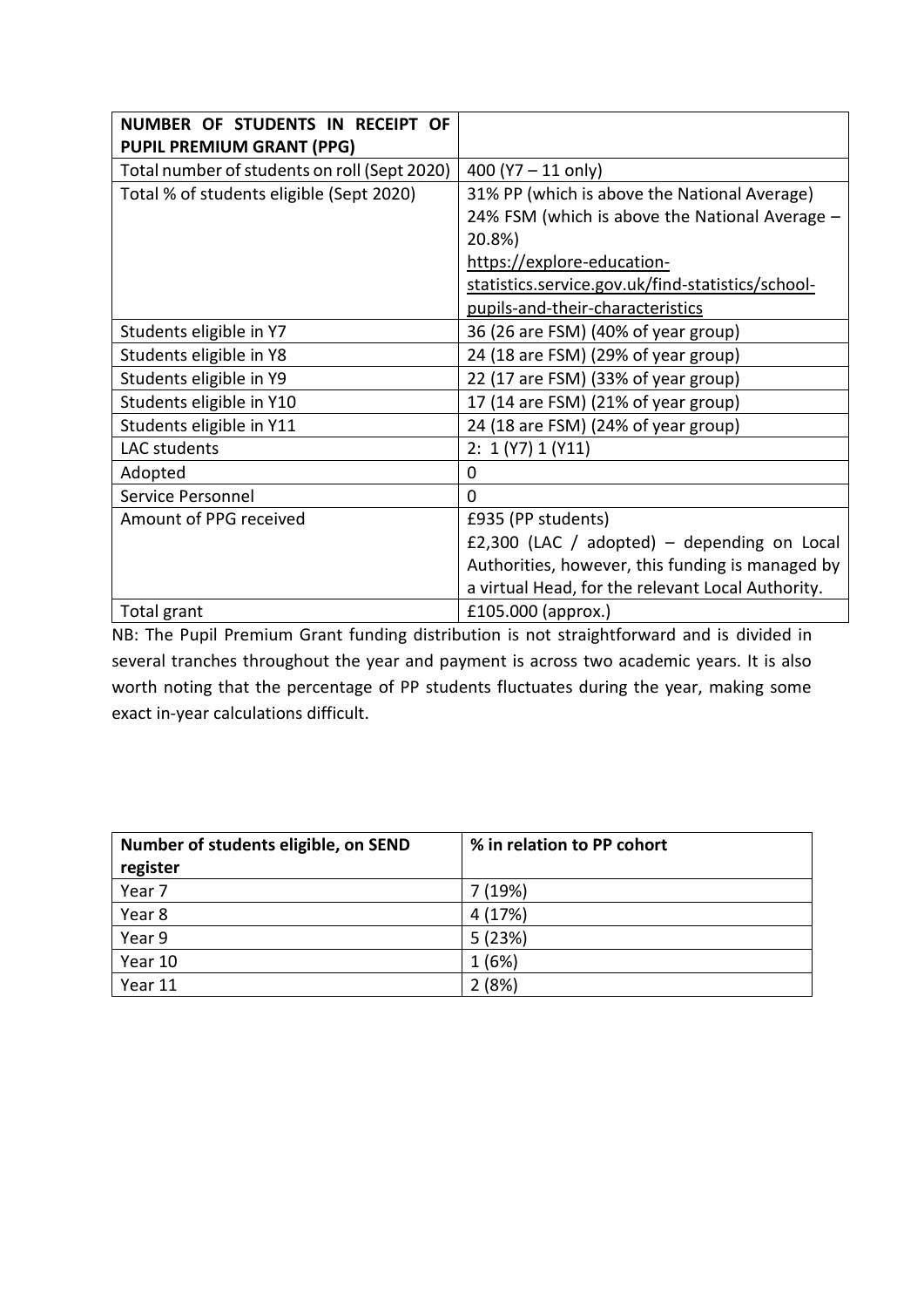| <b>Prior attainment of PP V Non-PP students</b>     |        |
|-----------------------------------------------------|--------|
| KS2 E and M Average Scaled Score Non-PP (Year 7)    | 101    |
| KS2 E and M Average Scaled Score PP                 | 98.49  |
| Note: this is based on CATs scores as there were no |        |
| <b>Y6 SATs in 2020</b>                              |        |
|                                                     |        |
| KS2 E and M Average Scaled Score Non-PP (Year 8)    | 100.89 |
| KS2 E and M Average Scaled Score PP                 | 98.75  |
|                                                     |        |
| KS2 Average Scaled Score Non-PP (Year 9)            | 102.8  |
| KS2 Average Scaled Score PP                         | 95.82  |
|                                                     |        |
| KS2 Average Scaled Score Non-PP (Year 10)           | 100.22 |
| KS2 Average Scaled Score PP                         | 97.72  |
|                                                     |        |
| KS2 Average Scaled Score Non-PP (Year 11)           | 99.6   |
| KS2 Average Scaled Score PP                         | 96.5   |

There is a marked difference in starting point in all year groups, showing that PP students at John O' Gaunt do less well at KS2 that non-PP students. This is particularly noticeable in Y9.

KS2 results are published as an average score of both English and maths. A score of 99-103 is considered 'average performance'.

| 2019 Results Y11 PP v       | PP      | <b>Non-PP</b> |
|-----------------------------|---------|---------------|
| non-PP performance          |         |               |
| 9-4 in E&M                  | 54%     | 63%           |
| 9-5 in E&M                  | 23%     | 42%           |
| 9-4 in Eng                  | 61%     | 77%           |
| 9-4 in Maths                | 54%     | 68%           |
| 9-5 in Eng                  | 38%     | 63%           |
| 9-5 in Maths                | 31%     | 51%           |
| Progress 8 (best            | $-0.12$ | $-0.34$       |
| calculation so far; will be |         |               |
| confirmed in November)      |         |               |
| <b>Attainment 8 Grade</b>   | 2.99    | 4.37          |

**We celebrate the success of all our students and 2019's results show a remarkable improvement. Our Pupil Premium students did particularly well; they made more progress than our non-PP cohort.**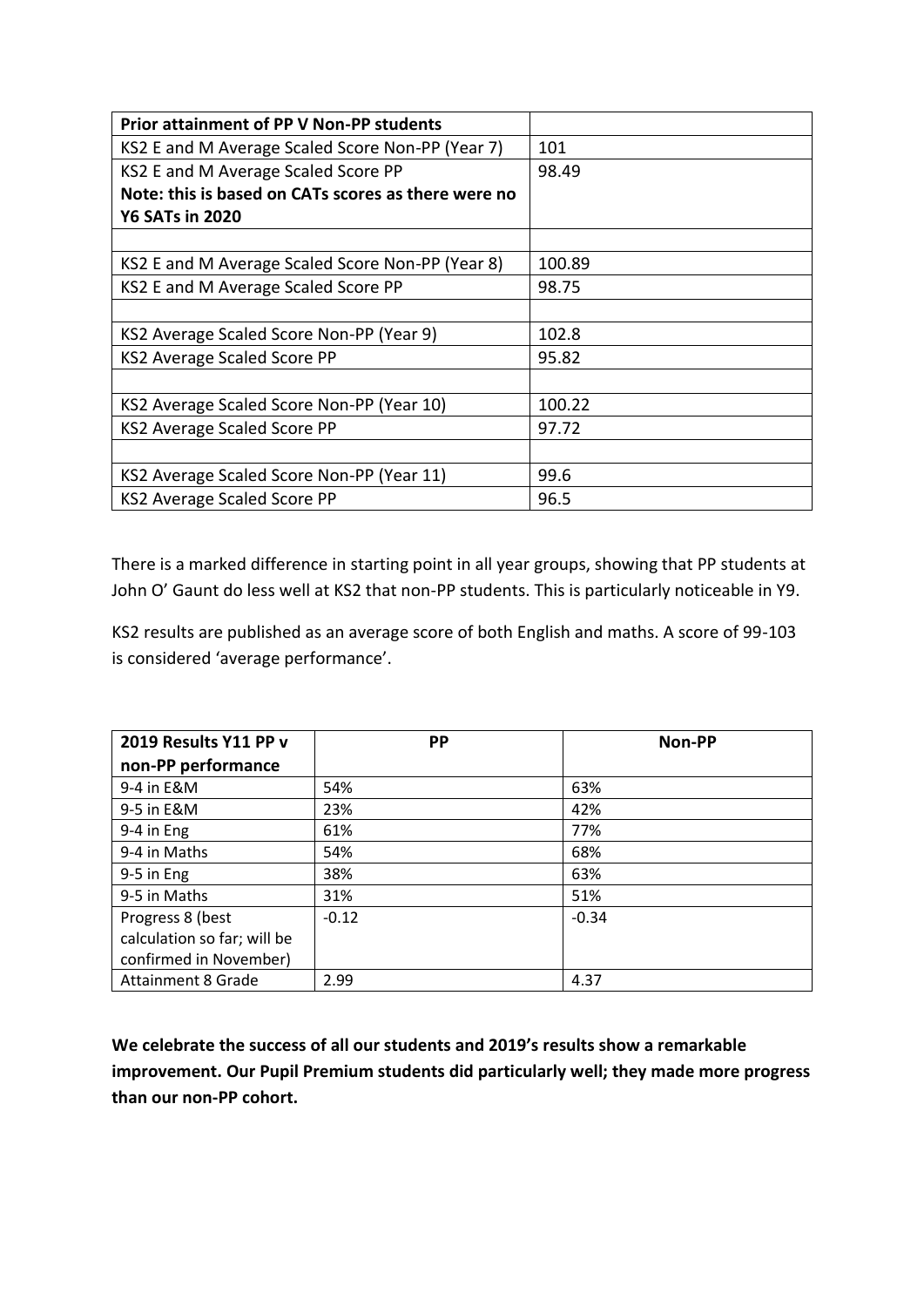| 2020 Results Y11 PP v     | <b>PP</b> | Non-PP |
|---------------------------|-----------|--------|
| non-PP performance        |           |        |
| 9-4 in E&M                | 50%       | 66.7%  |
| 9-5 in E&M                | 0%        | 37.8%  |
| 9-4 in Eng                | 57.1%     | 82.2%  |
| 9-4 in Maths              | 50%       | 68.9%  |
| 9-5 in Eng                | 35.7%     | 55.6%  |
| 9-5 in Maths              | 14.3%     | 44.4%  |
| Progress 8                |           |        |
| <b>Attainment 8 Grade</b> | 3.11      | 4.48   |

**Note: the data in the above column is based on CAG (Centre assessed grades) and exam board moderation; there was no valid Progress 8 calculation**

| 2021 Results Y11 PP v non-PP                                                                                                                  | <b>PP</b>      |                    |      | Non-PP                 |
|-----------------------------------------------------------------------------------------------------------------------------------------------|----------------|--------------------|------|------------------------|
| performance                                                                                                                                   |                |                    |      |                        |
| 9-4 in E&M                                                                                                                                    | 41.7           |                    | 54.7 |                        |
| 9-5 in E&M                                                                                                                                    | 12.5           |                    | 35.8 |                        |
| 9-4 in Eng                                                                                                                                    | 41.7           |                    | 64.2 |                        |
| 9-4 in Maths                                                                                                                                  | 50             |                    | 60.4 |                        |
| 9-5 in Eng                                                                                                                                    | 14.2           |                    | 29.2 |                        |
| 9-5 in Maths                                                                                                                                  | 16.7           |                    | 41.5 |                        |
| Progress 8                                                                                                                                    |                |                    |      |                        |
| <b>Attainment 8 Grade</b>                                                                                                                     | 3.05           |                    | 4.2  |                        |
| <b>Note: the data in the above</b><br>table is based on TAG (Teacher<br>assessed grades); there was no<br><b>valid Progress 8 calculation</b> |                |                    |      |                        |
| Attendance data (2019-20)                                                                                                                     | <b>Overall</b> | <b>PP students</b> |      | <b>Non-PP students</b> |
| Year 7                                                                                                                                        | 95%            | 91.1%              |      | 96.1%                  |
| Year <sub>8</sub>                                                                                                                             | 94.3%          | 90.4%              |      | 96%                    |
| Year 9                                                                                                                                        | 93.1%          | 87%                |      | 94.8%                  |
| Year 10                                                                                                                                       | 93.8%          | 89.4%              |      | 93.8%                  |
| Year 11                                                                                                                                       | 92.9%          | 87.2%              |      | 94.7%                  |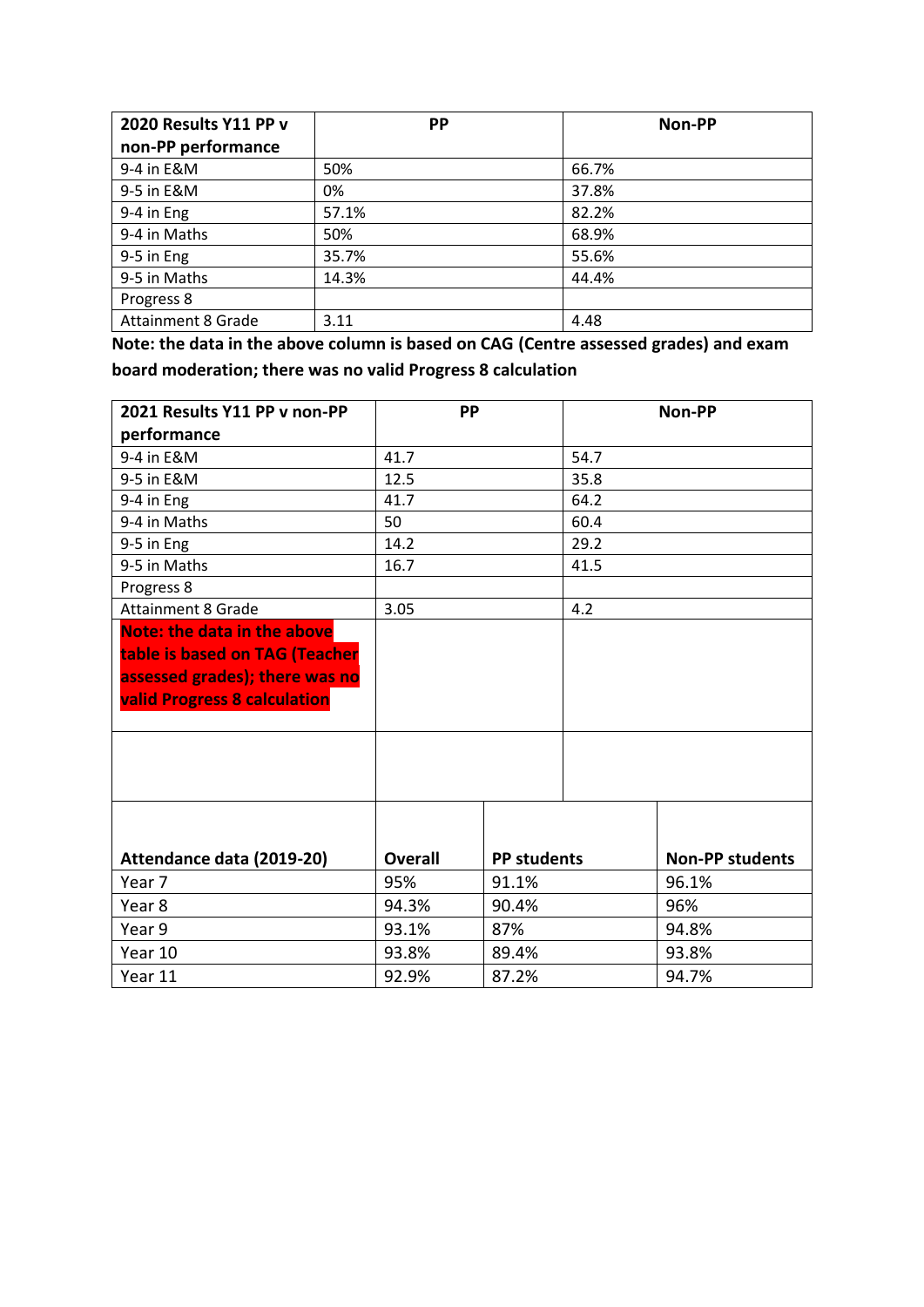| Attendance data (2020- | <b>Overall</b> | <b>PP students</b> | <b>Non-PP students</b> |
|------------------------|----------------|--------------------|------------------------|
| 21)                    |                |                    |                        |
| Year 7                 | 91.9%          | 88.8%              | 93.89%                 |
| Year 8                 | 90.9%          | 86.36%             | 92.9%                  |
| Year 9                 | 91.8%          | 87.29%             | 94.26%                 |
| Year 10                | 90.3%          | 85.09%             | 91.71%                 |
| Year 11                | 89.6%          | 86.48%             | 91.61%                 |

Considering the difficulty we faced with lockdown and isolation periods, our attendance data was good overall and above national average. However, PP attendance in comparison to non-PP remains a key focus for next year.

The impact report below is patchy due to further lock down and group isolation, throughout the year. Data is therefore unavailable for some section of this report.

# **PPG spend:**

| <b>STRATEGY</b>                                         | APPROX.     | <b>IMPACT</b>                         |
|---------------------------------------------------------|-------------|---------------------------------------|
|                                                         | <b>COST</b> |                                       |
| <b>Staffing:</b>                                        | £30,000     | See Year 11 data above.               |
|                                                         |             |                                       |
| $\triangleright$ Literacy and                           |             | KS3 data:                             |
| numeracy groups at                                      |             | 69% of students have met their target |
| KS3                                                     |             | zone for English in Y7                |
|                                                         |             | 84% in Year 8                         |
| $\triangleright$ Tuition support for<br>key students in |             | 50% in Year 9 working at grade 3+     |
| maths and science                                       |             |                                       |
| (extra groups created                                   |             |                                       |
| once a week at both                                     |             |                                       |
| KS3 and KS4)                                            |             |                                       |
|                                                         |             |                                       |
|                                                         |             |                                       |
|                                                         |             |                                       |
|                                                         |             |                                       |
| HLTA maths / cover<br>➤                                 |             |                                       |
|                                                         |             |                                       |
|                                                         |             |                                       |
| PP Project 17 for Y11<br>$\blacktriangleright$          |             |                                       |
|                                                         |             |                                       |
|                                                         |             |                                       |
|                                                         |             |                                       |
|                                                         |             |                                       |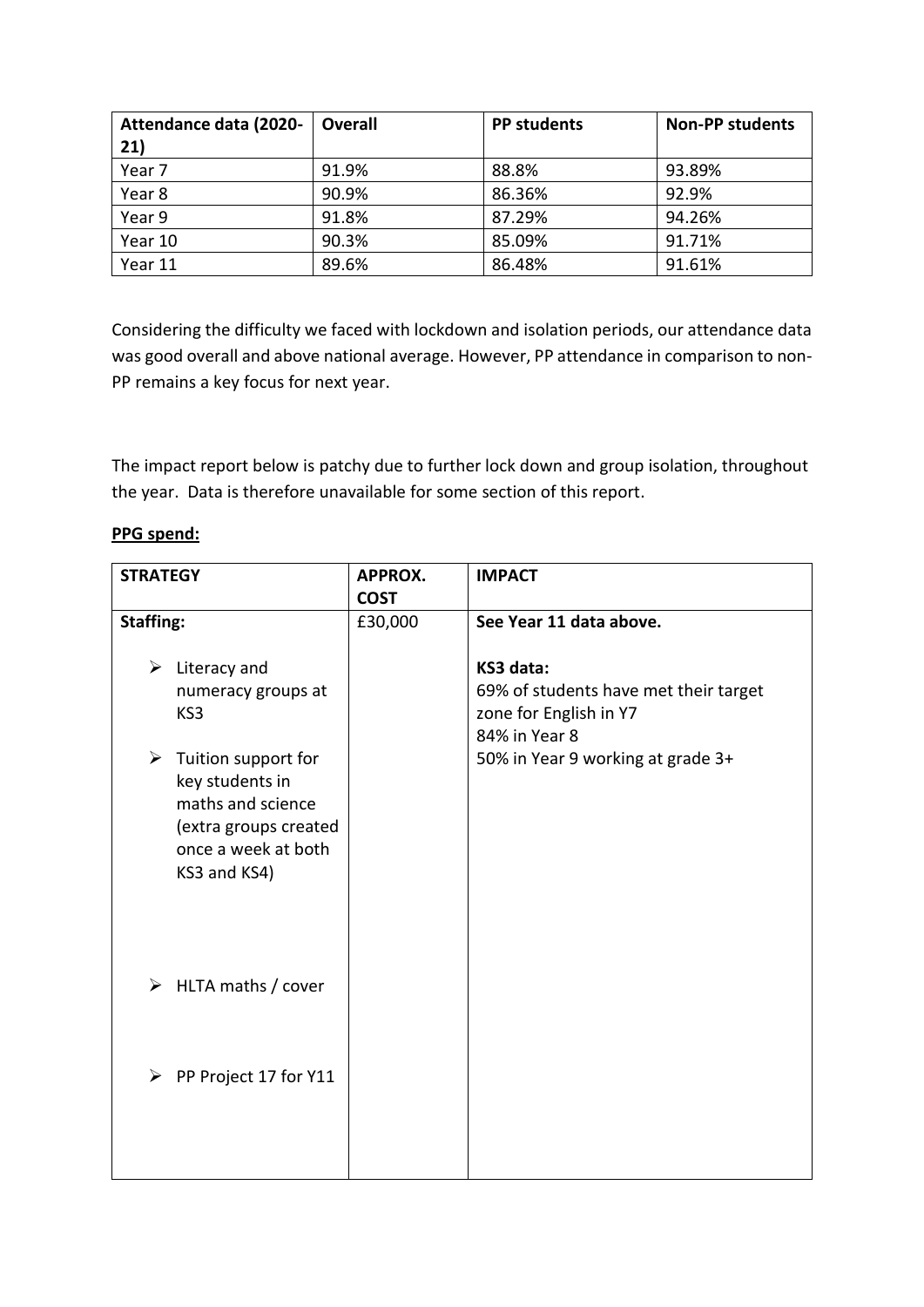| <b>Student Welfare</b><br>➤                                                                         |         |                                                                                                                                                                            |
|-----------------------------------------------------------------------------------------------------|---------|----------------------------------------------------------------------------------------------------------------------------------------------------------------------------|
| Team                                                                                                |         | Increase in number of staff, to support at<br>risk students. Health and wellbeing focus.<br>Mental health support showed a greater<br>number of students accessing support |
| <b>Raising achievement:</b>                                                                         | £20,000 |                                                                                                                                                                            |
| $\triangleright$ Small group maths<br>tuition (KS4)                                                 |         | 1-1 focus for 'at risk' students.<br>We have 2 NEET students in 2021 (we<br>continue to work with West Berks to<br>reduce this number)                                     |
| $\triangleright$ Careers advice and<br>guidance (college<br>visits / applications /<br>1-1 support) |         | 100% of Y11 'at risk' students were invited<br>for a 1-1 meeting to secure post-16 course,<br>post-Covid.                                                                  |
| Focus on feedback<br>➤<br>(marking stickers)                                                        |         |                                                                                                                                                                            |
| $\triangleright$ After school revision<br>(limited to TAG<br>preparation)                           |         | Extra support offered from Excalibur SLE.<br>All subject leaders were able to<br>standardise and moderate at least one<br>piece of TAG evidence.                           |
| ➤<br>Collapsed timetable<br>for Y11 maths, Eng<br>and science days                                  |         |                                                                                                                                                                            |
| <b>Curriculum support:</b>                                                                          | £30000  |                                                                                                                                                                            |
| Curriculum intent<br>➤<br>and implementation                                                        |         | Delivery of high-quality lessons (focus on<br>challenge). Many new resources bought to<br>respond to the needs of our students, in                                         |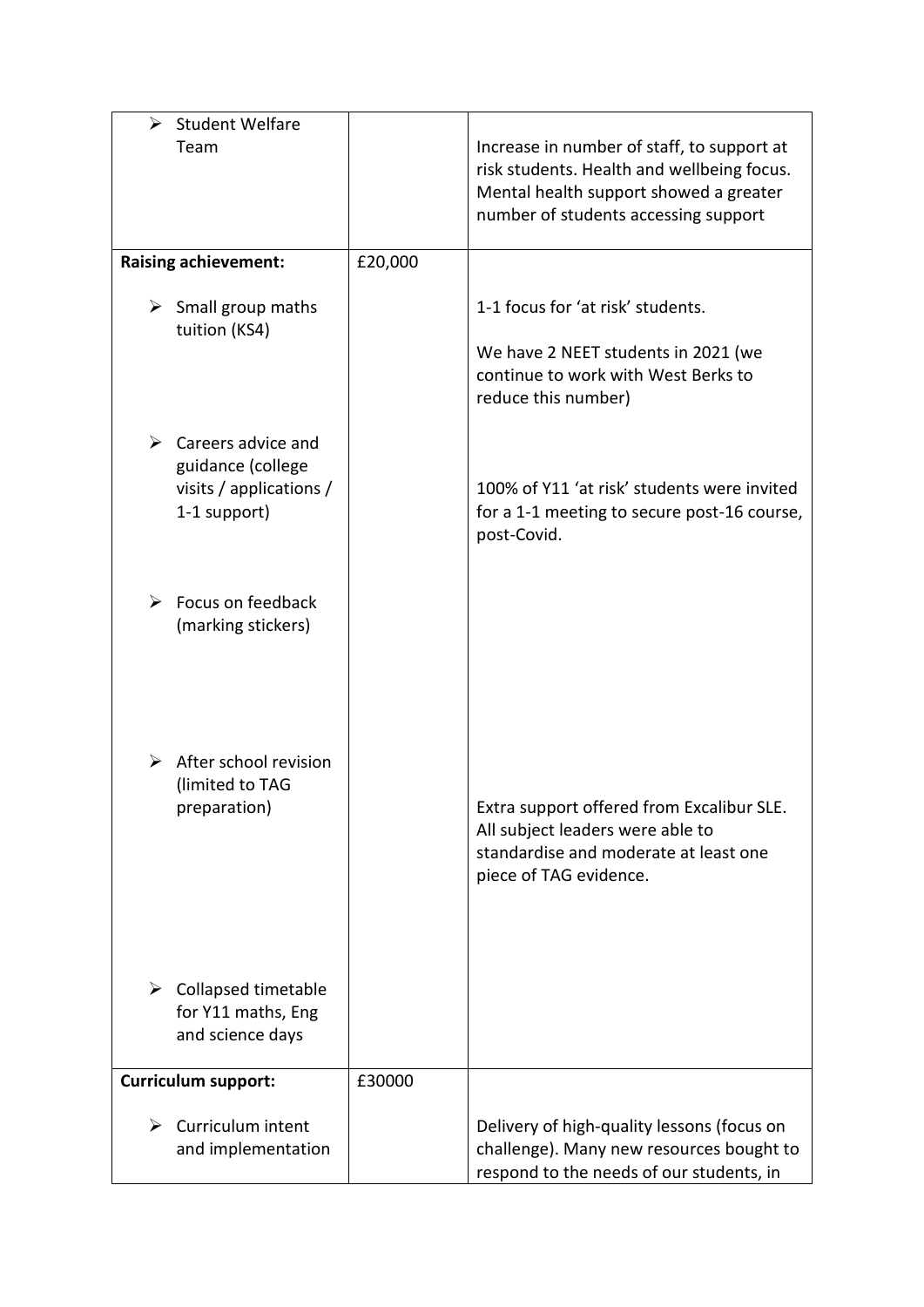|   | $\triangleright$ Revision guides |        | particular the need to increase Cultural        |
|---|----------------------------------|--------|-------------------------------------------------|
|   |                                  |        | Capital opportunities in all that we teach /    |
| ➤ | Textbooks                        |        | do.                                             |
|   |                                  |        | CPD days were granted for all Faculty           |
| ➤ | Ingredients for                  |        | Leaders                                         |
|   | Technology subjects              |        |                                                 |
|   |                                  |        | 100% PP students have received revision         |
| ➤ | Accelerated reader               |        | guides in MFL, science, English, maths,         |
|   | renewal (Year 7 and              |        | Tech.                                           |
|   | 8 PP)                            |        |                                                 |
|   |                                  |        | 100% PP students were able to cook and          |
|   | $\triangleright$ Star reading    |        | complete their Food / Product Design            |
|   | programme                        |        | projects as part of their GCSE courses.         |
|   |                                  |        |                                                 |
|   |                                  |        | Accelerated Reader has been abandoned           |
|   |                                  |        | and replaced by a better system (see 2021-      |
|   |                                  |        | 22 strategy)                                    |
|   |                                  |        |                                                 |
|   |                                  |        | 82% of students on the star reading             |
|   |                                  |        | programme have improved their reading<br>skills |
|   | $\triangleright$ Subscription to |        |                                                 |
|   | Maths Watch +                    |        |                                                 |
|   | photocopying of all              |        |                                                 |
|   | necessary resources              |        | Delivery of maths tuition via maths watch       |
|   |                                  |        | show 75% success                                |
|   |                                  |        |                                                 |
|   |                                  |        | During lock down, 103 students were             |
|   |                                  |        | supported and received paper packs for all      |
|   |                                  |        | their subjects / learning.                      |
|   | <b>Support for learning:</b>     | £20000 |                                                 |
|   |                                  |        | A few PP families were able to attend           |
| ➤ | Taxis                            |        | meetings.                                       |
|   |                                  |        |                                                 |
|   | Minibus driver                   |        | All PP can attend after school catch-up /       |
| ⋗ | Homework club                    |        | revision sessions and activities                |
|   |                                  |        |                                                 |
| ➤ | Laptop loan                      |        |                                                 |
|   |                                  |        | 100% of PP KS4 students now have access         |
|   |                                  |        | to ICT + internet at home. 90 laptops were      |
| ≻ | <b>PE Kit</b>                    |        | distributed during the lock down period.        |
|   |                                  |        |                                                 |
| ➤ | School uniform                   |        | 100% of students who needed it were             |
|   |                                  |        | supported with uniform and PE kit               |
| ➤ | Counselling                      |        | 100% PP students who needed it have had         |
|   |                                  |        | access to counselling                           |
|   |                                  |        |                                                 |